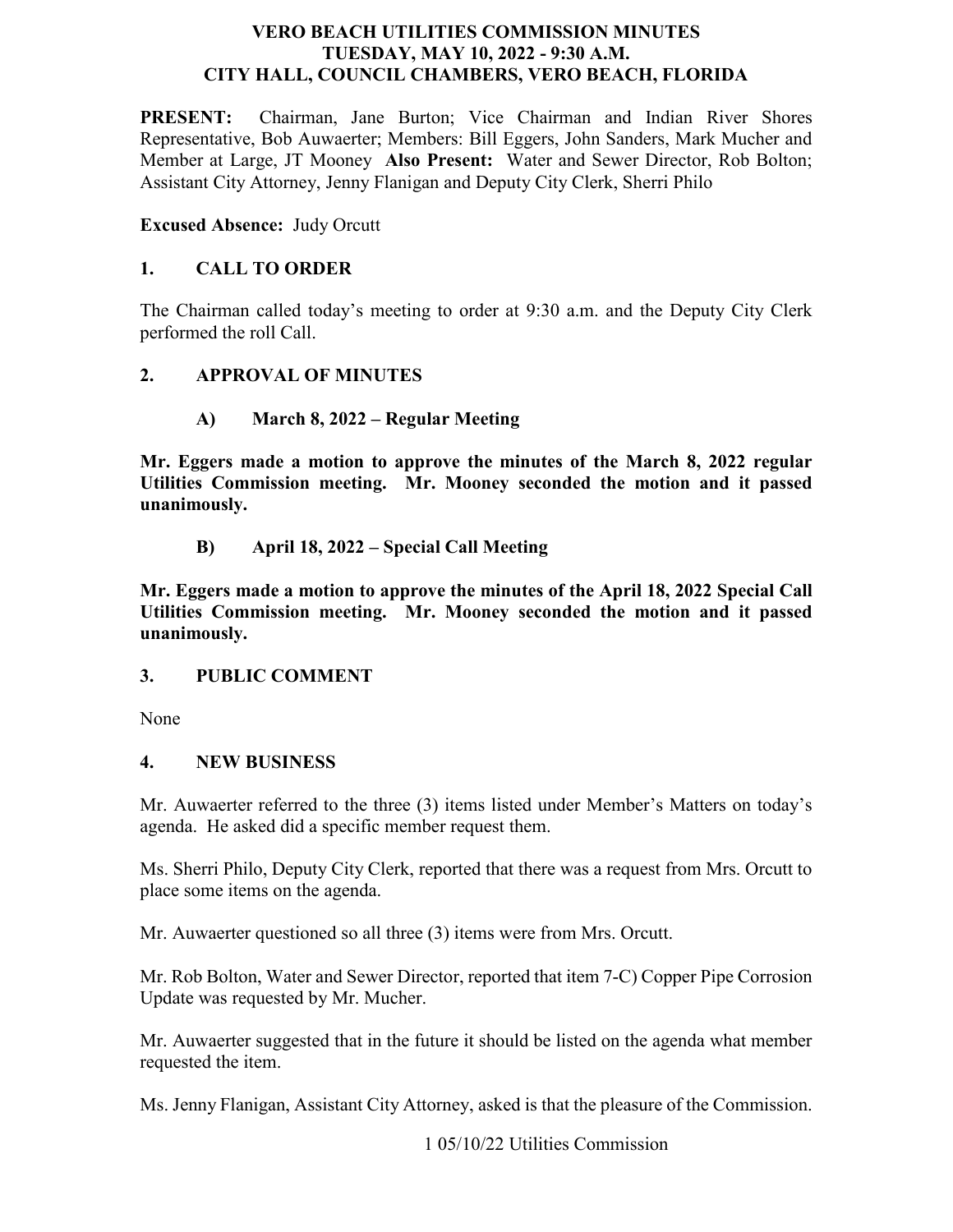Mrs. Burton asked Mr. Auwaerter if he was making that his motion.

 **Mr. Auwaerter made that a motion (that the member's names are to be listed on the agenda under their item). Mr. Mucher seconded the motion and it passed unanimously.** 

# **5. OLD BUSINESS**

# **A) Discussion on the Mainland STEP System Project and Septic Policy**

 Mr. Bolton gave a brief update on where they were regarding the STEP System on the mainland. He reported that years ago the City installed all the lines on the mainland that were inside the City limits. They sent out letters for a portion of the mainland. Last summer they held a meeting with the homeowners for about half of the mainland. They did not do the other half of the mainland because they have had some supply chain issues with the STEP equipment.

Mr. Mooney asked how many orders did they get for new installation.

 Mr. Bolton said under normal years when they are not promoting the *Step up and Save*  the *Step up and Save* program they get about 150 to 180 installations per year. program they would have about 75 to 90 installations per year. When they are promoting

### **B) Continuing Discussion on the objections to Florida Department of Environmental Protection Indian River Lagoon Basin Management Action Plan – Mr. Matt Mitts, Director of Public Works and Mr. Rob Bolton, Water and Sewer Director**

Mr. Bolton reported that he and Mr. Matt Mitts, Public Works Director, have been working on a draft Resolution to take to the Legislative Delegation to request that they look at the BMAP and the total maximum daily load (TMDL) program to possibly add in some penalties to cities and communities that don't uphold their part of the requirements. Once the Resolution is completed staff would be bringing it before the Utilities Commission for their recommendations to the City Council.

The Chairman opened public comments on the items just discussed.

Mr. Keith Drewett referred to item 5-A) Discussion on the Mainland STEP System Project and Septic Policy. He noted that there was a specific issue that Mrs. Orcutt discussed at their last meeting, which was tabled to today's meeting. He suggested that the Commission again table this item to their next meeting. He said the discussion was regarding a date certain for connection and whether the Commission felt motivated to take a position on it.

 meeting when Mrs. Orcutt can be present. Mrs. Burton said they would table this item to the June 14, 2022, Utilities Commission

# **6. CHAIRMAN'S MATTERS**

 one else on the Commission wants to discuss them then they will table these items to their Mrs. Burton said the three (3) items under Member's Matters are from Mrs. Orcutt so if no next meeting.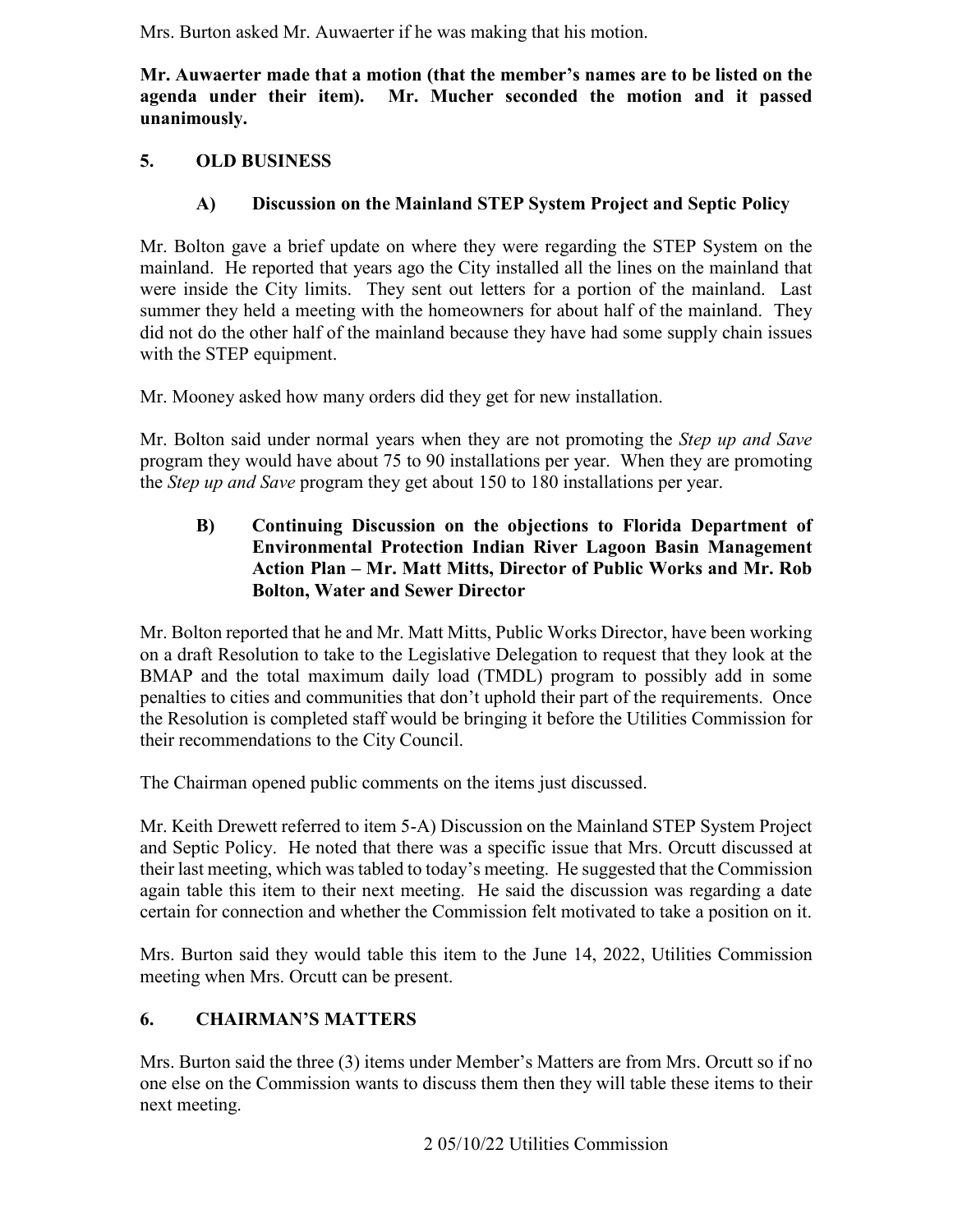**Mr. Auwaerter made a motion to table those three (3) items. Mr. Mucher seconded the motion and it passed unanimously.** 

### **7. MEMBER'S MATTERS**

 **A) Update on Progress Meeting the Requirements of SB712 – Clean Waterways Act – Mr. Rob Bolton, Water and Sewer Director** 

This item was tabled to the June 14, 2022, Utilities Commission meeting.

## **B) Update on Stormwater Outfalls – Mr. Matt Mitts, Public Work's Director**

This item was tabled to the June 14, 2022, Utilities Commission meeting.

## **C) Copper Pipe Corrosion Update – Rob Bolton, Water and Sewer Director**

This item was tabled to the June 14, 2022, Utilities Commission meeting.

Mr. Auwaerter asked with regards to the stormwater tax, what is going to be the annual impact to the Utilities Fund.

Mr. Bolton said nothing. He explained that it would be a separate Enterprise Fund.

Mr. Auwaerter questioned so there was not going to be any stormwater assessment to any of the Utility Fund properties.

 does not know the dollar amount. Mr. Bolton said they would have the Water Plant site and the Wastewater Plant site. He

 Mr. Auwaerter questioned, but the City is getting ready to do their budget and they don't have any sense of what the dollar amount is.

Mr. Bolton said that he has not been given the number at this point.

 Mr. Auwaerter asked when the consultants gave their presentation, did they give the number of Equivalent Residential Units (ERU's).

Mr. Bolton said they did not specifically give it to him. It is a separate Enterprise Fund.

Mr. Auwaerter said there has been low pressure on reclaimed water on the barrier island. He has seen it in the Town of Indian River Shores properties and has heard complaints from other constituents. He said that he was told by an irrigation technician who was working on his property that he has seen it up and down the island. He asked Mr. Bolton if he had any comments.

 not see it as they go further south. He said it is a hydraulic issue associated with the line Mr. Bolton said they would see it in the area of Fred Tuerk Drive and they would normally that belongs to the Town of Indian River Shores that was converted to a water line. As

3 05/10/22 Utilities Commission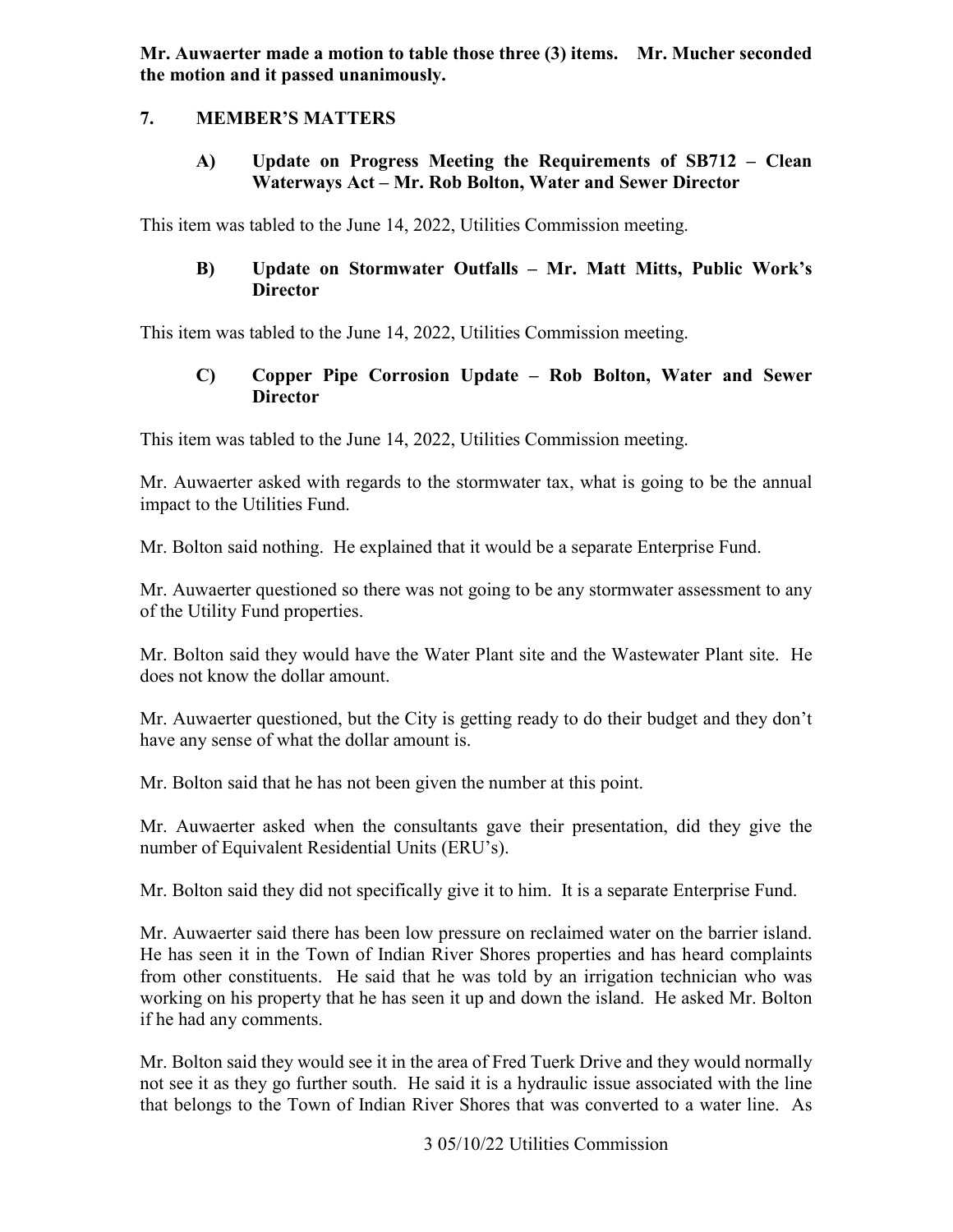discuss this in March of every year that they are going to have complaints in May because save their grass. demand increased over the years it created the issue. The City has done modifications over the years by installing and upgrading the Indian River Shores tank to a holding tank and repump facility. However, whenever they get into a drought condition like they are currently in and everyone doubles their water demand, that is when they see problems. He reported that they express this to the community leaders in each subdivision. He said they that is when things start turning brown and people double the amount of water to try to

Mr. Auwaerter asked how does that communication get to the communities.

Mr. Bolton said when staff receives a call they then discuss the issue with the leaders of the Home Owner Associations. He reported that the three (3) areas that normally call to complain are, Park Shores, the Estuary and Bermuda Bay. He said that he has currently only heard from Park Shores.

Mr. Auwaerter said that he lives in Ocean Colony.

 how they schedule the hours they could have higher pressure. Mr. Bolton said Ocean Colony has a problem internally with their system. They have very small mains and they have very long run times on their irrigation system so it depends on

Mr. Auwaerter asked what are the hours of higher pressure.

Mr. Auwaerter asked what are the hours of higher pressure.<br>Mr. Bolton said from 11:00 p.m. to 7:00 a.m. He explained that when they are not in a people are able to work on their irrigation system. Currently they have not been able to do drought condition they normally leave a reduced pressure from 7:00 a.m. to 11:00 a.m. so that because they are having to move so much water up to John's Island to refill the tank that they suspended the normal times where they could test the irrigation systems for the month of May.

Mr. Mucher asked what department is in charge of the stormwater utility.

Mr. Bolton answered the Public Works Department.

Mr. Auwaerter said there are three (3) Councilmembers in the audience today and this is a question that he would be asking the City Council since it is going to be an assessment to the utility.

Mr. Mooney asked what was the estimated assessment value.

Mrs. Burton said during the presentation they showed how it would be calculated, but they did not give figures on the actual value dollar wise.

Mr. Auwaerter asked did the City Council say how much money they wanted to raise.

Mrs. Burton said that was not discussed.

Mr. Mucher thought the ERU went from \$5.00 to a little over \$7.00.

Mrs. Burton explained that was just an estimate.<br>4 05/10/22 Utilities Commission